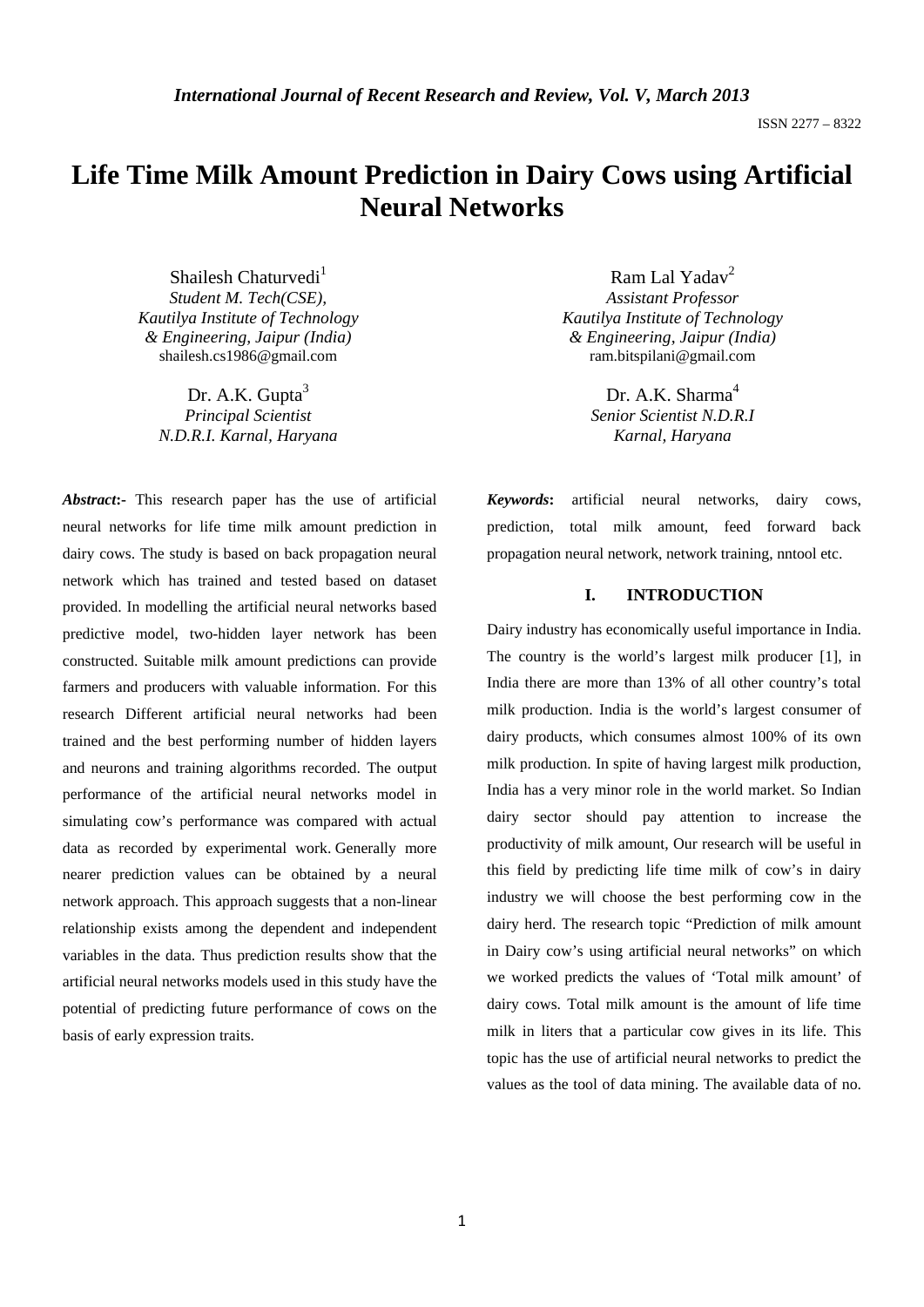of cows already recorded are complex and non linear in nature. These data need to be collected in an organized form. This collected data can be then integrated and managed to form a dairy information system.

The main objective of this research work is to create and study the uses of the neural networks for the prediction of total milk amount in dairy cows. Creating an effective Indian dairy industry's research and development (R&D) program is both a predictive problem and an optimization problem..An artificial neural network (ANN), also called a neural network (NN), is a mathematical model or computational model based on biological neural network system, artificial neural network [2] are used for the evaluation of different parameters. ANN is a powerful data mining [3] tool that is able to capture and represent complex input/output relationships. The idea and motivation for the development of neural network technology raised from the desire to create and implement an artificial system that could perform intelligent tasks similar to those that are performed by the human brain. Neural network works like the human brain, a neural network obtains knowledge through learning by experience. A neural network's knowledge is stored within interneuron connection strengths known as weights. The main power and advantages of neural networks lies in the ability to represent both linear and non linear relationships directly from the data being modelled. Traditional linear models are simply not useful when it comes for true modelling data that contains non linear characteristics and non linear data representation. A neural network model is an architecture model that can be adjusted to produce a mapping from a given set of data to features of relationship among the data. The NN model is adjusted, or trained, using a collection of data from a given source as input, which can be referred to as the training set. After applying successful training algorithms, the neural network will be capable to perform classification, estimation, prediction, or simulation on new data from the same or similar sources. ANN is an

information processing model that is inspired by the way biological nervous systems [4], such as the brain processing information system. The key element of this model is the new structure of the information processing system. These neural networks are modelled by a large number of highly interconnected processing elements (neurons) working in proper way to solve specific problems. ANNs, like people, learn by example as well as learn by experience. ANN architecture is modelled for a particular application, such as pattern recognition or data classification, through a learning process. Learning in biological systems [5] adds adjustments are called weights to the synaptic connections that exist between the neurons. A back propagation network [6] consists of at least three layers (multi layer perception) first is an input layer, second one is intermediate hidden layer, and last is an output layer. According to the Interactive Activation and Competition (IAC) neural networks and Hopfield networks, connection weights in a back propagation network are one way. In ANN usually, input units are connected in a feed-forward [7] fashion with input units fully connected to units in the hidden layer and hidden units fully connected to units in the output layer. An input pattern is propagated forward to the output units all the way through the intervening input-to-hidden and hidden-to-output weights when a Back Propagation network is created.

### **II. MATERIALS AND METHODS**

For this research work we have used MATLAB R2009B software with 64 bit version and license no 161051. MATLAB software was installed in windows 2007 operating environment, while data of cows as recorded in national dairy research Institute was used as a data base.

### **Description of Database:**

The present investigation was carried out on Karan Fries cows maintained at National Dairy Research Institute, Karnal Haryana (India). The data used in the present investigation were collected from pedigree sheets, calving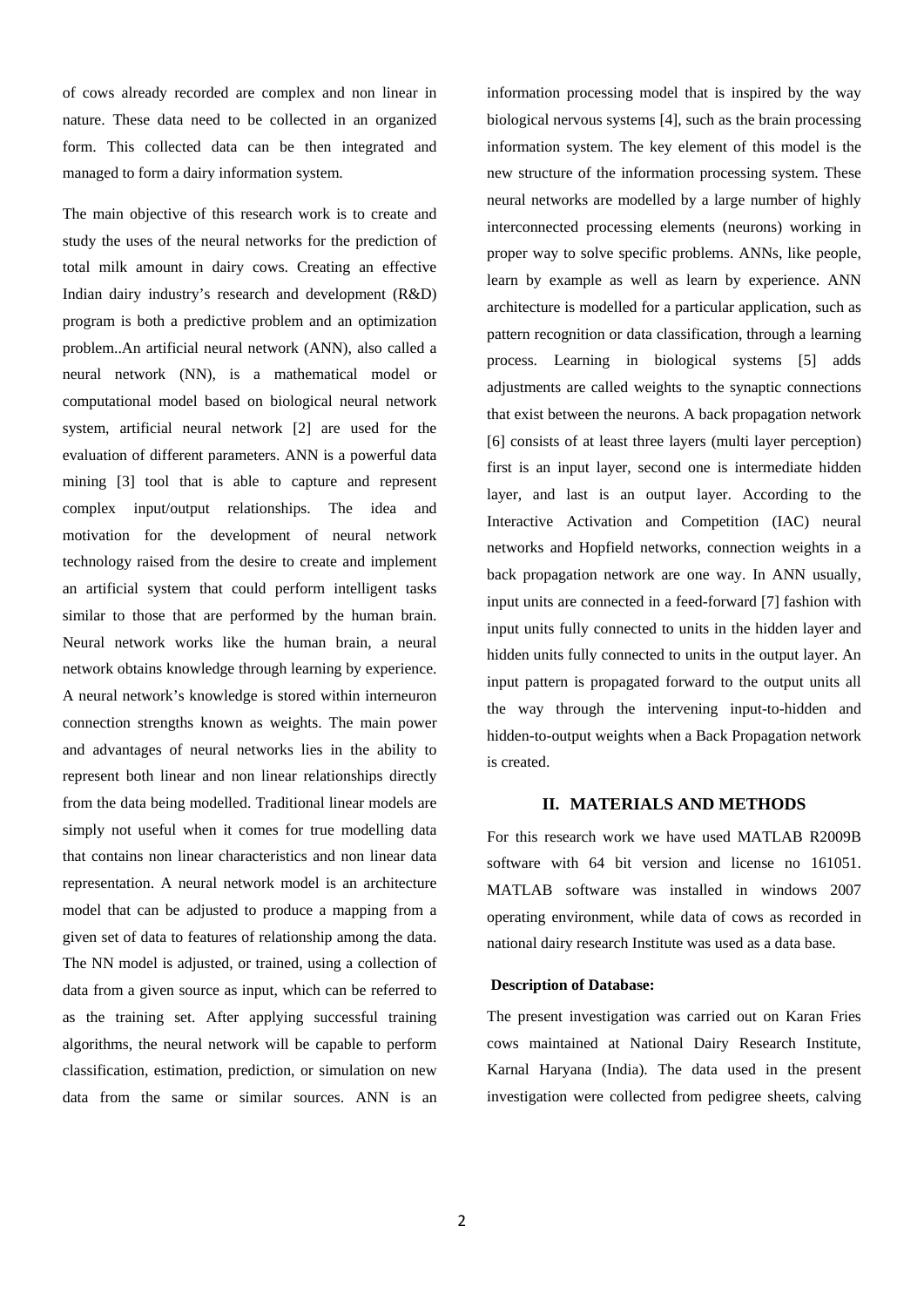reports, health registers and auction sheets. A total of 2972 lactation records of 977 cows sired by 104 sires were utilized. Cows that have completed at least one lactation were considered in this study. Out of these data to predict the total life time amount of milk we had used no. of different cows' data, we created artificial neural network and data of cows were trained, verified and tested. The different data values we have used for life time milk amount prediction are as: Age on first calving (AFC), Calving interval, Total milk amount in first lactation, Productive life, Total Life time milk amount. It is the total amount of milk that any cow will give in its life time, We have to predict this value.

### **Research method:**

One way of predicting the Total amount of milk of dairy cows is by using ANN. This process uses (nntool) case in MATLAB software to train, verify, and test the neural network. EXCEL software was used for input data processing.

# **Milk Amount Prediction Using Artificial Neural Networks:**

In this research we have used graphical user interface to create ANN. A graphical user interface is used for the neural networks toolbox (nntool). This interface allows us for the following phases:

- $\triangleright$  First we have to load the Excel data files into the MATLAB workspace.
- $\triangleright$  Open the GUI to create networks for the input and target data using nntool.
- $\triangleright$  Enter input data and target data into the GUI by importing from workspace.
- $\triangleright$  Initialize the weights, train the network, and simulate networks output result.
- $\triangleright$  After simulating, export the training results from the GUI to the command line workspace.
- $\triangleright$  Save the created variables to the command line workspace from the GUI.

### **Training algorithms:**

The back propagation was used for network training. Backpropagation neural networks (BPNN) are the common network architecture [8]. BPNNs are training algorithms in a supervised style. The input-output pairs are used to train a network until the network can approximate a function (Haykin, 1999) [9].

**The best function:** Different functions with different no. of architecture were investigated, using the Tansig function in the first hidden layer and Purelin function at second hidden layer we obtained the best results.

**The best network architecture:** The best architecture was calculated by testing a different number of neurons in the hidden layer. Normally, one or two hidden layers within random large number of neurons may be sufficient to estimate any function. The minimum number of neurons in current study is 5. In this order MSREG methods were used to determine minimum error. The LEARNGDM learning function was selected for learning purpose of neural network (4-2-1: 4 input, 2 hidden layers, and 1 output).

**Training:** In this part, 60% of input data comprising four kinds of information, Age at first calving, Calving interval, First lactation milk amount and Productive life were applied to train the network.

**Verifying:** In this programme, the time stop of calculation was applied with 20% data to determine the network structure work that was not used in training. Verifying data have checked in a different sequence of training and continued when the number of error reduced in the verifying.

**Testing:** Out of total data 20% data were applied for the testing process after training and verifying.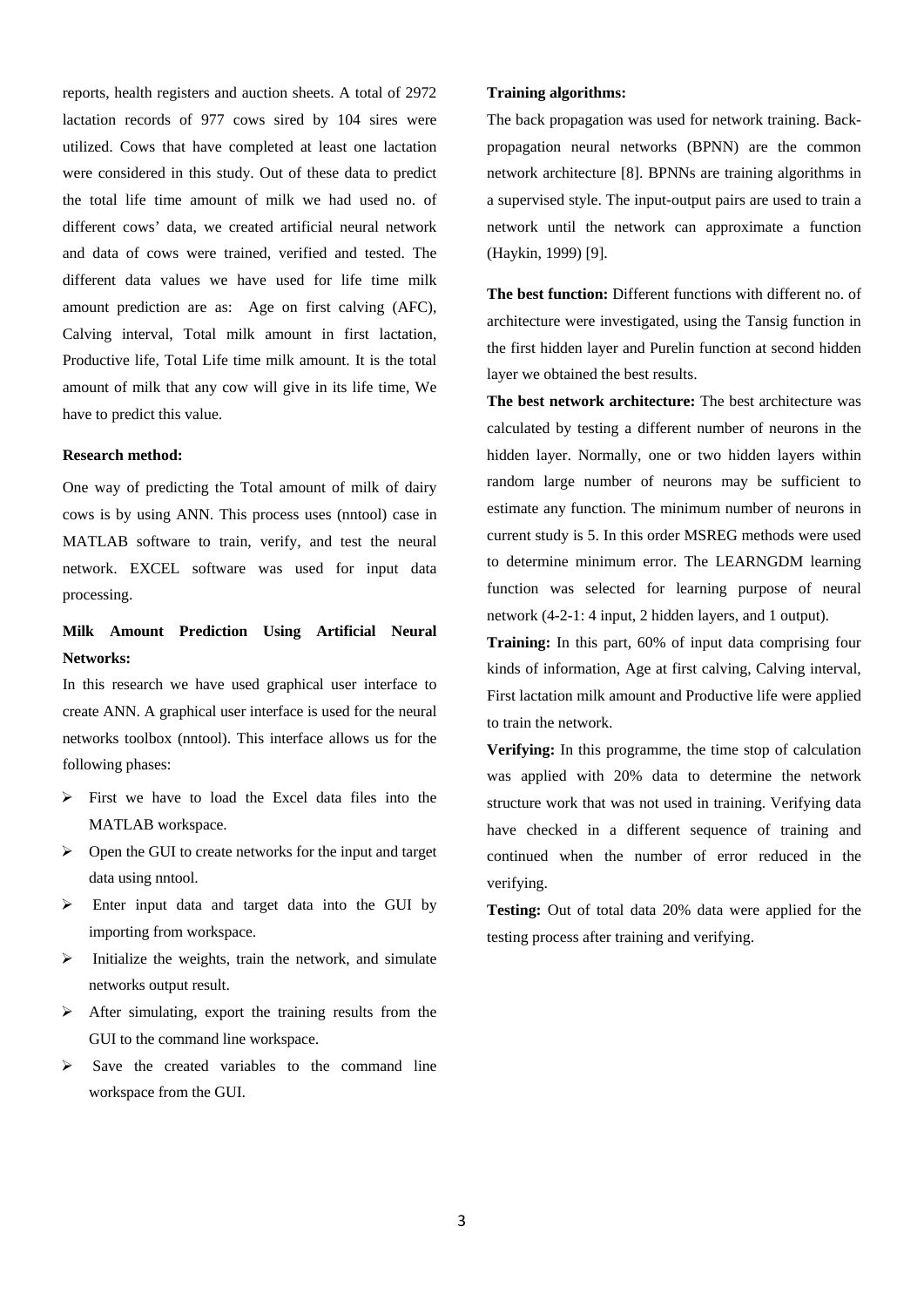## **III. RESULTS AND DISCUSSIONS**

Creating an ANN based on recorded experimental results helps in predicting the Life time milk amount without the need for any practical operation. The output of the created network is compared with the recorded data to check the created network performance. In this case, saven networks with different structures as shown in table1 were constructed to identify the optimal result. The other parameters shown in Table 1 such as training function, adaption learning function, performance function, number of hidden layer, transfer function in hidden layer, and transfer function in output layer, were considered to find the best network. The best network was selected based on the minimum error in training and the high correlation coefficient of data. The minimum error was extracted using the MSREG learning method for network7, as shown in Figure 1, which shows the mean square error. The correlation coefficient is also shown in different data sets in figure2 for Network7, with 5 neurons in the hidden layer, is considered to have the best performance with minimum error as shown in Figure1 and maximum correlation coefficient, close to 1 in figure 2. For this network, figure3 shows the network output data graph. Network output graph is the important parameter in comparing with the networks output data and input data. In figure3 network output data are similar to input data with minimum errors. However, the created network N7 is more knowledgeable than other network.

**TABLE 1 Trained Networks Table** 

Layer1 = TANSIG, Layer2 = PURELIN, Network Type = FFBP

| <b>Network</b><br>no. | Training<br>function | Learning<br>function | Performan<br>ce<br>Function | No. Of<br>neurons |
|-----------------------|----------------------|----------------------|-----------------------------|-------------------|
| Network1              | Trainbr              | Learngdm             | Mse                         | 12                |
| Network2              | Trainhr              | Learngdm             | Msreg                       | 15                |
| Network3              | Traingd              | Learngdm             | Mse                         |                   |

| Network4 | Trainhr | Learngdm | Mse   | 10 |
|----------|---------|----------|-------|----|
| Network5 | Traingd | Learngd  | Msreg | 10 |
| Network6 | Traingd | Learngd  | Msreg |    |
| Network7 | Trainbr | Learngdm | Msreg |    |







**Figure2:** Regression Graph showing Correlation Coefficient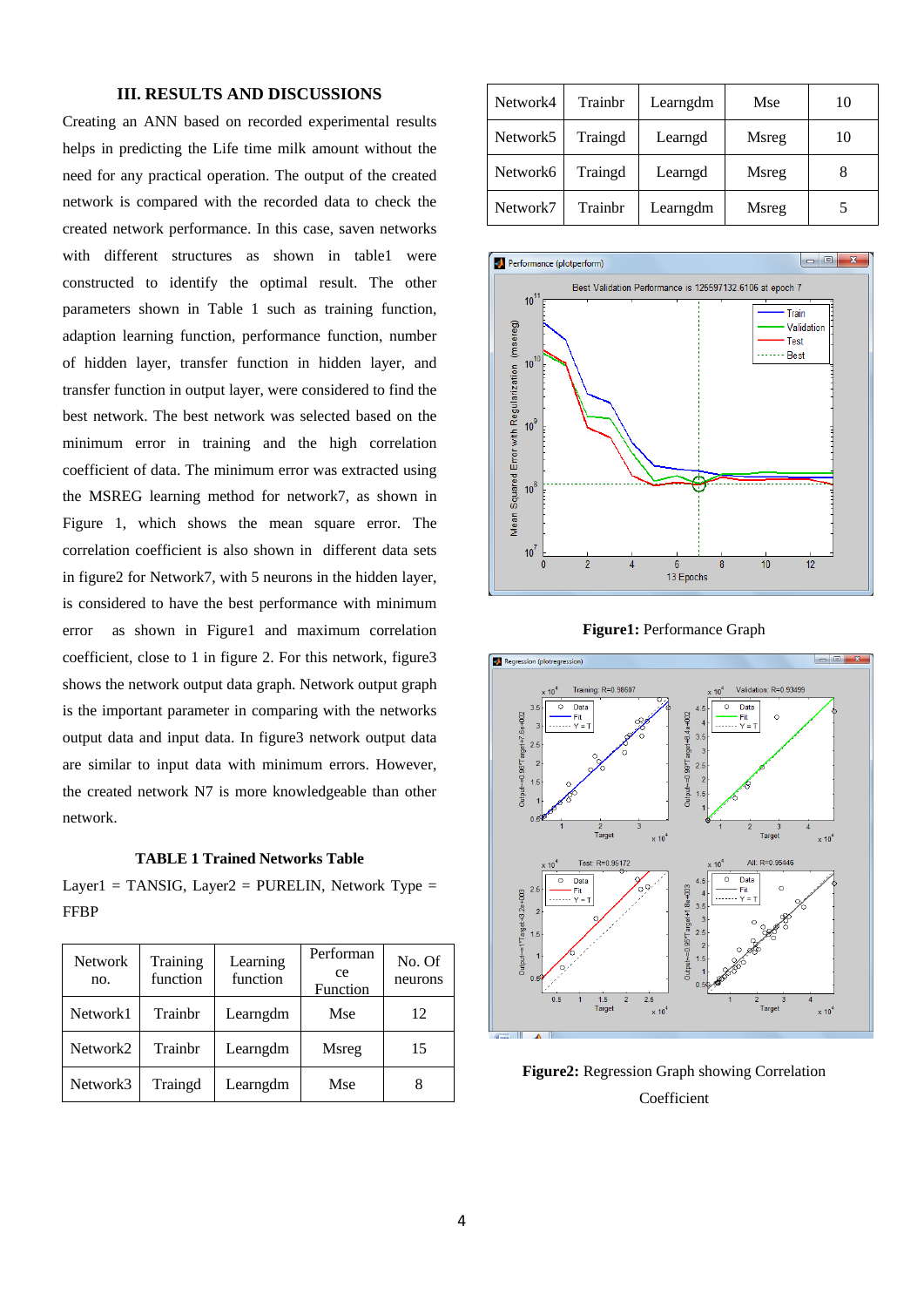



### **IV. CONCLUSION**

In the current study, the experimental results of cows data samples were applied to generate an artificial neural network to predict the Life tome milk amount of dairy cows. The outcome of the created ANN was compared with the results of the experimental work which shows the nearest values to the recorded data. The selected network and its parameters were:

1. The architecture of the selected network having minimum error was four input, two hidden layer and one output(4-2-1).

2. Out of total applied data 60% data were used for training and 20% and 20% data were used for verifying and testing, respectively.

3. The ultimate network to predict the total milk amount was feed-forward back propagation in which the training and learning functions were TRAINBR and LEARNGDM, respectively. While TANSIG and PURELIN were the transfer function on layer1 and layer2 respectively.

4. The output results of the created network are close to the results of the recorded data of experimental effort.

5. The selected ANN can be used to predict the total milk amount with minimum error, and a maximum correlation coefficient close to 1.

#### **V. REFERENCES**

[1] Dr K.G. Karmakar and Dr G.D. Baneriee, "Opportunities And Challenges in The Indian Dairy Industry", Technical digest ISSUE 9, 2006.

 [2] Dr. Yashpal Singh, and Alok Singh Chauhan, "Neural Networks in Data Mining", Journal of Theoretical and Applied Information Technology 2005 - 2009 JATIT.

[3] Bharati M. Ramageri, "Data Mining Techniques and Applications",Indian Journal of Computer Science and Engineering, Vol. 1 No. 4 301-305, 2006.

[4] Mohsen Hayati, and Zahra Mohebi, "Application of Artificial Neural Networks for Temperature Forecasting", World Academy of Science, Engineering and Technology 28 2007.

 [5] Anders Krogh, "Nature Biotechnology", Volume 26, 2 Februry 2008.

[6] Parag.P.Kadu, Prof.Kishor P.Wagh, Dr.Prashant N. Chatur, "Temperature Prediction System Using Back propagation Neural Network", ISSN:2249-5789,2010.

[7] Razavi S. V., Jumaat M. Z. and Ahmed H. EI-Shafie ,"Using feed-forward back propagation (FFBP) neural networks for compressive strength prediction of lightweight concrete made with different percentage of scoria instead of sand", International Journal of the Physical Sciences Vol. 6(6), pp. 1325-1331, 18 March, 2011.

 [8] Rumelhart DE, Hinton GE, Williams RJ (1986). Learning Internal Representations by Error Propagation. In Parallel Distributed Processing Foundations. Rumelhart DE, and McClelland J L. The MIT Press. . Vol. 1.

[9] Haykin S (1999). Neural networks: a comprehensive foundation. Prentice Hall Inc. Englewood Cliffs. N.J.